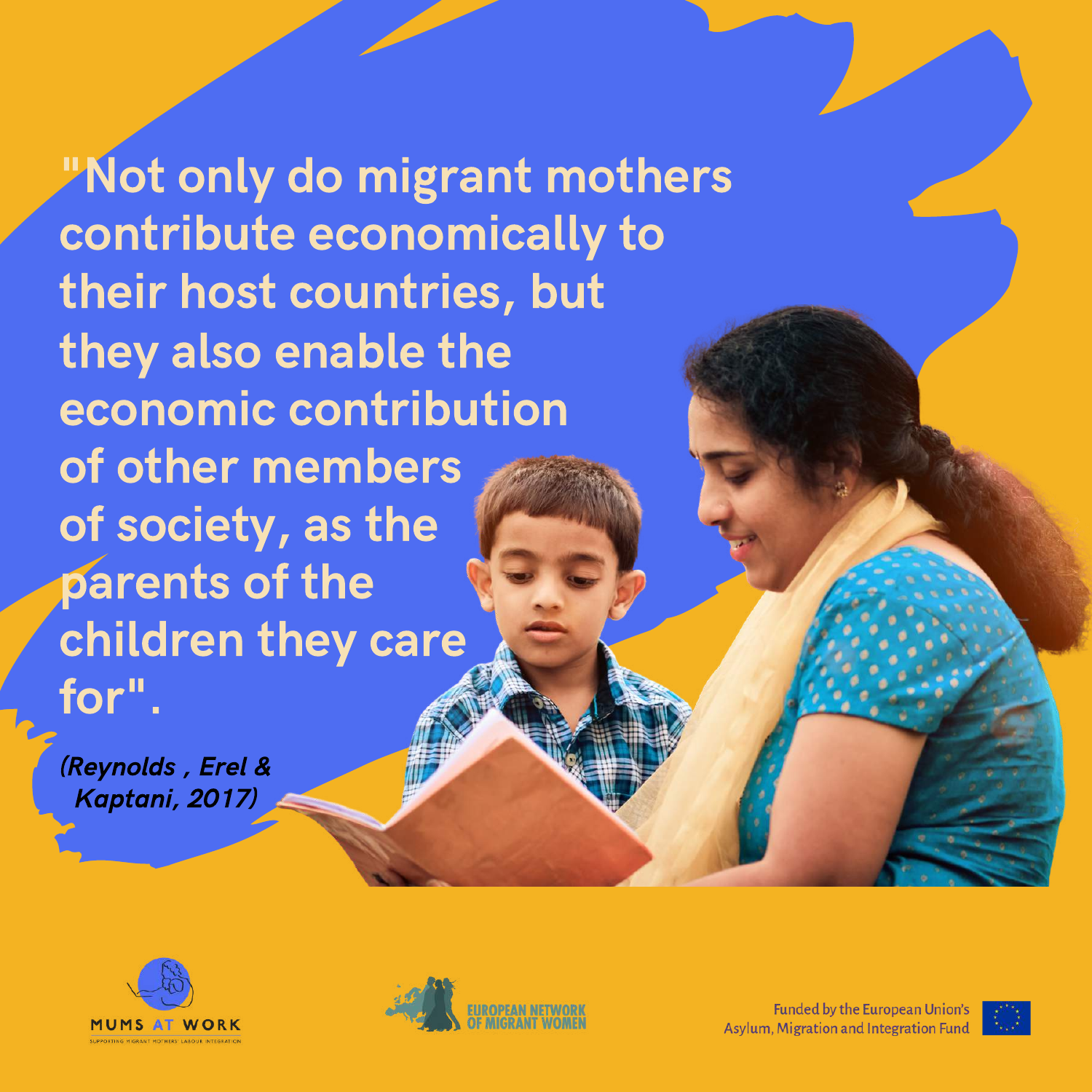"Migrant moms create rights and a sense of belonging for themselves.

They also contribute to developing citizens more comfortable with culturally and ethnically plural identities"

(Raynolds & Erel, 2016)

**MUMS AT WORK** 



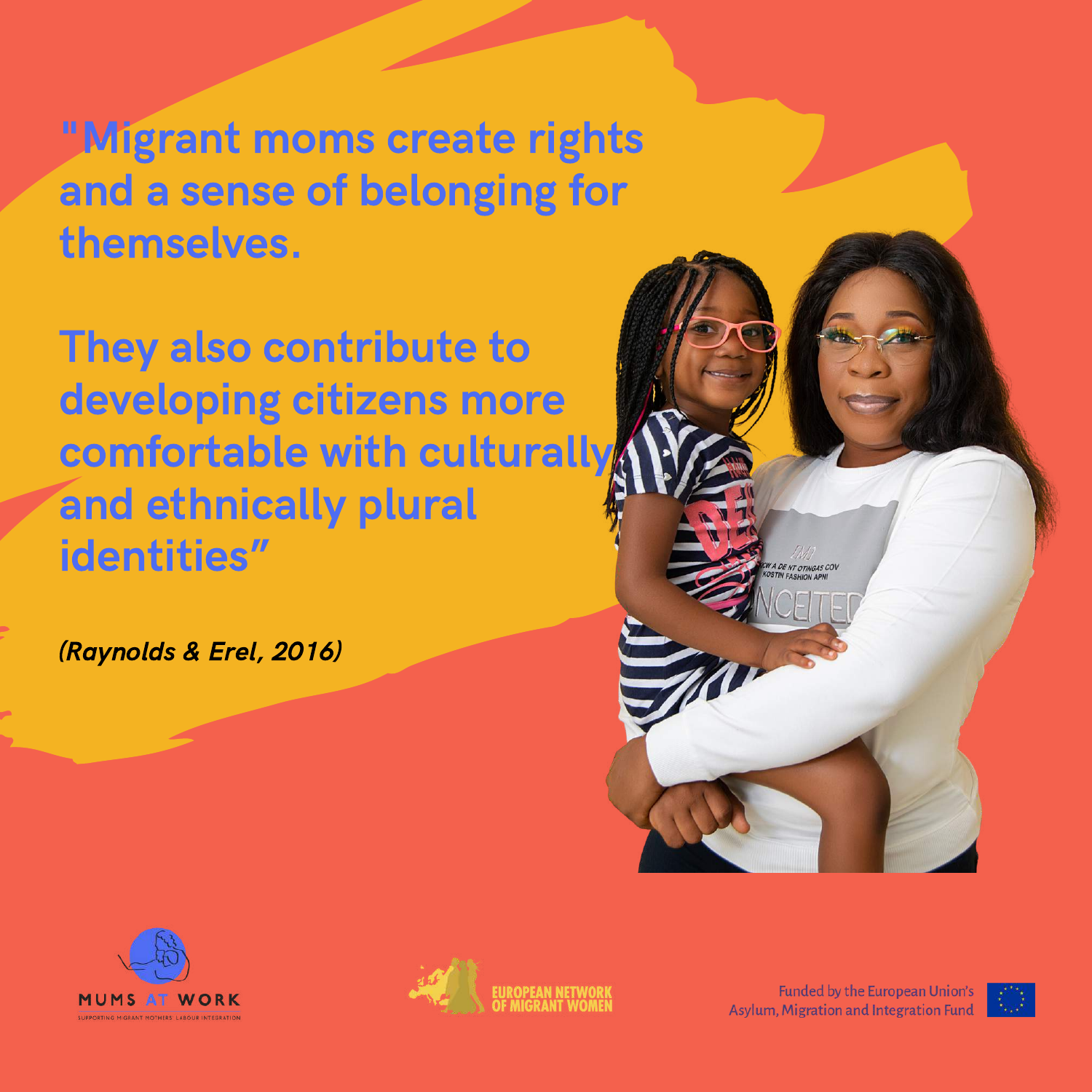"Migrant mothers experience discrimination, language barriers, limitations in access to healthcare and pregnancy services and limited access to goods and services due to their lack of administrative status/residency permits"

(Getanhe, 2018; Milewski, et.Al. 2017)





**Funded by the European Union's** Asylum, Migration and Integration Fund

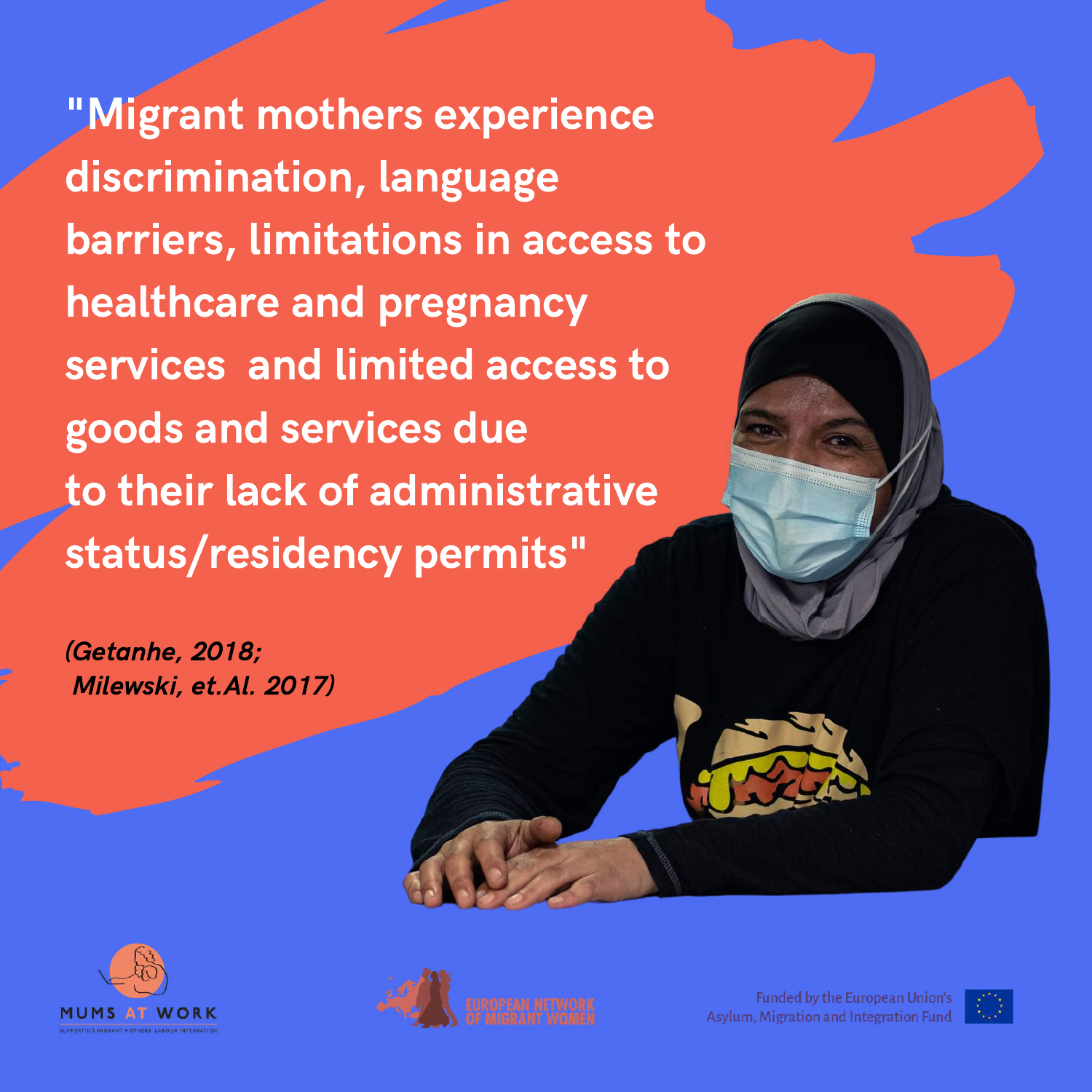## Women migrant workers:

"..may face mandatory pregnancy tests followed by deportation if the test is positive. They may also face dismissal from employment upon detection of pregnancy, sometimes resulting in irregular immigration status and deportation; coercive abortion or lack of access to safe reproductive health and abortion services; the absence of, or inadequate, maternity leave and benefits and absence of affordable obstetric care".

(General recommendation No. 26, Convention on the Elimination of Discrimination Against Women, CEDAW)





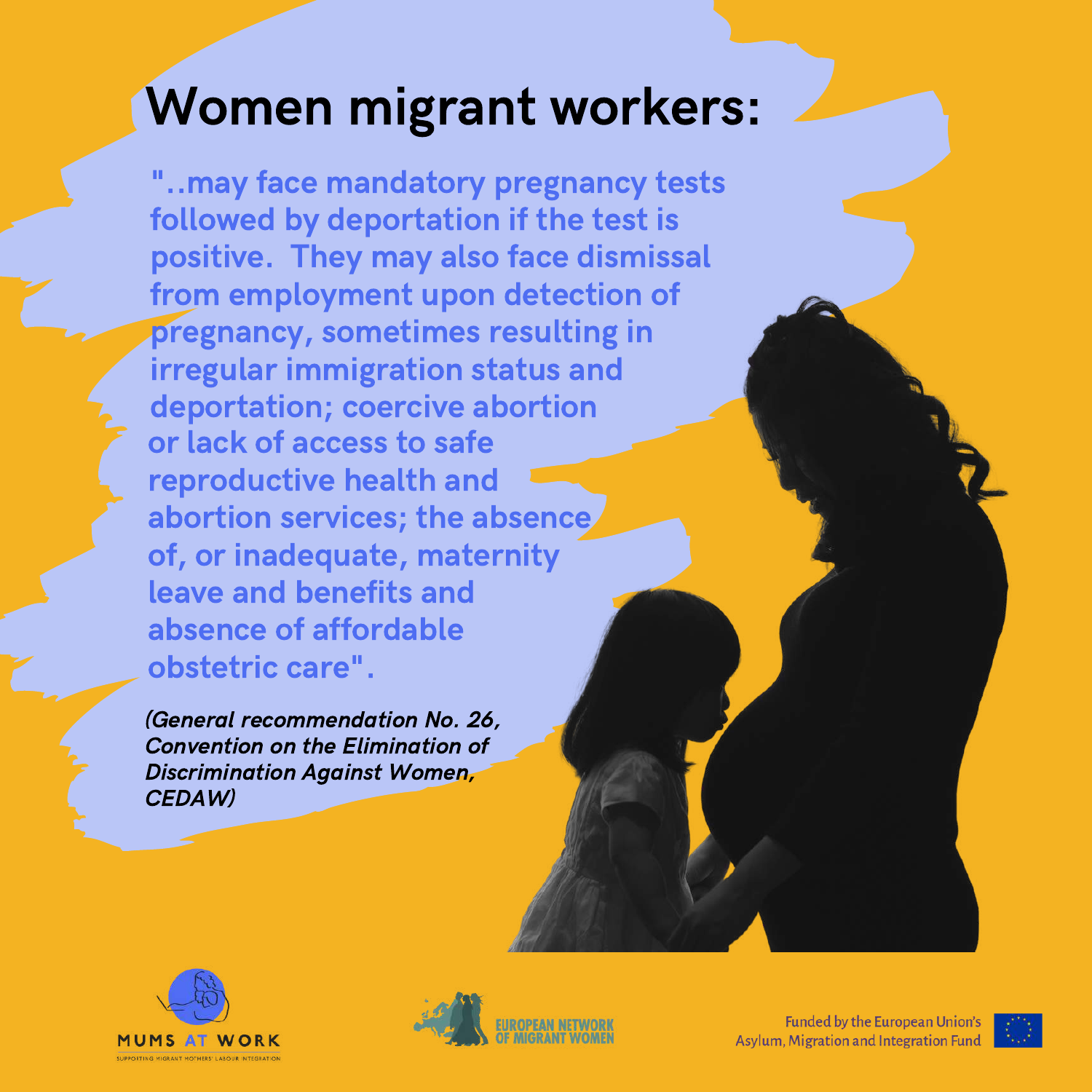"in most European Union (EU) member states, undocumented migrant women's access to affordable maternal health care throughout pregnancy is undermined or denied as a result of laws and policies that directly, or indirectly, prevent them from accessing free or subsidised care."

(Center for Reproductive Rights, 2018)





THIS PROJECT IS FUNDED BY THE EUROPEAN UNION'S ASYLUM, MIGRATION AND INTEGRATION FUND (AMIF

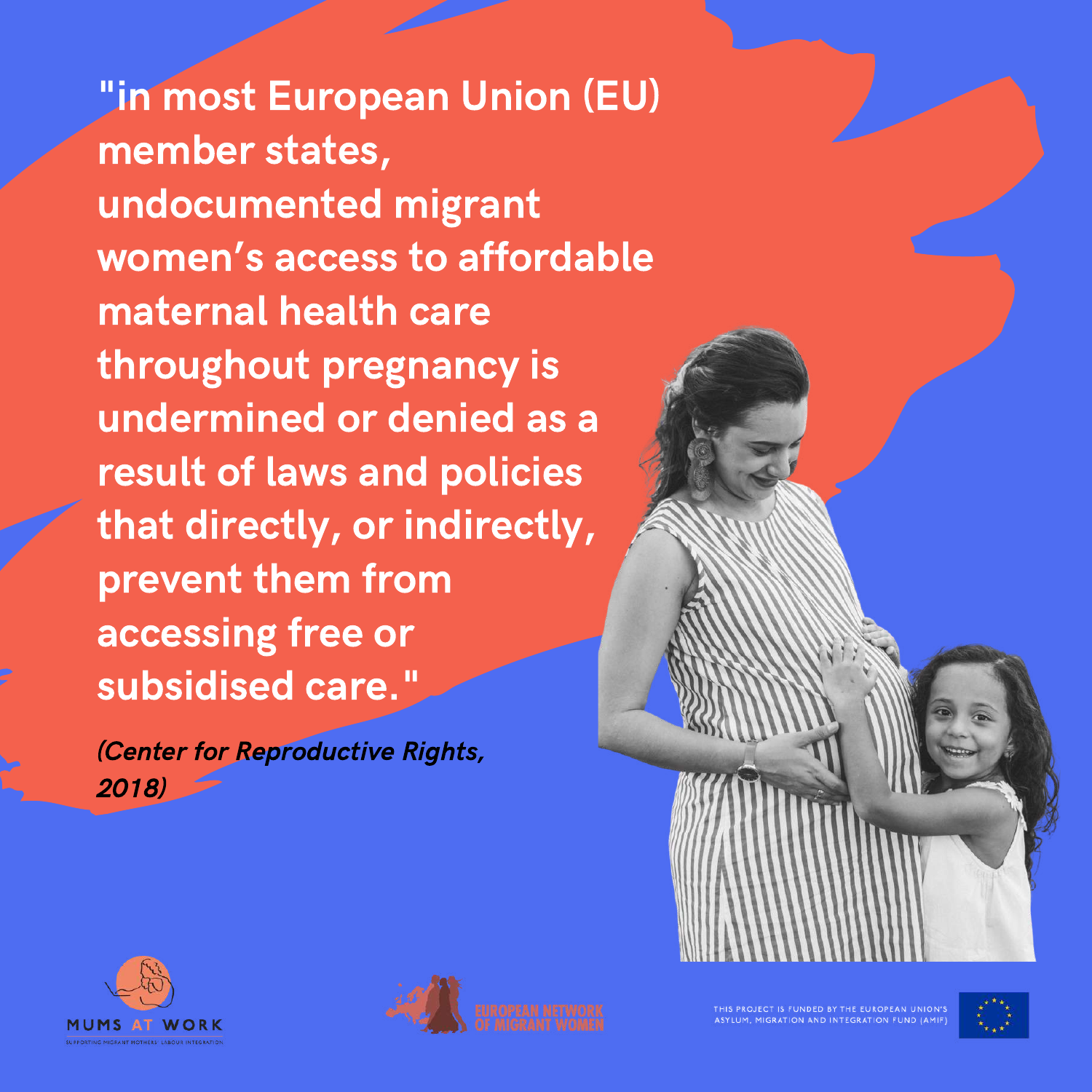Single migrant mothers are less able to negotiate part-time schedules and at the same time face limitations with child care services. On the other hand, migrant mothers in a couple have more part-time jobs, earning less money to support their families"

(Milewski, Et.Al. 2017)





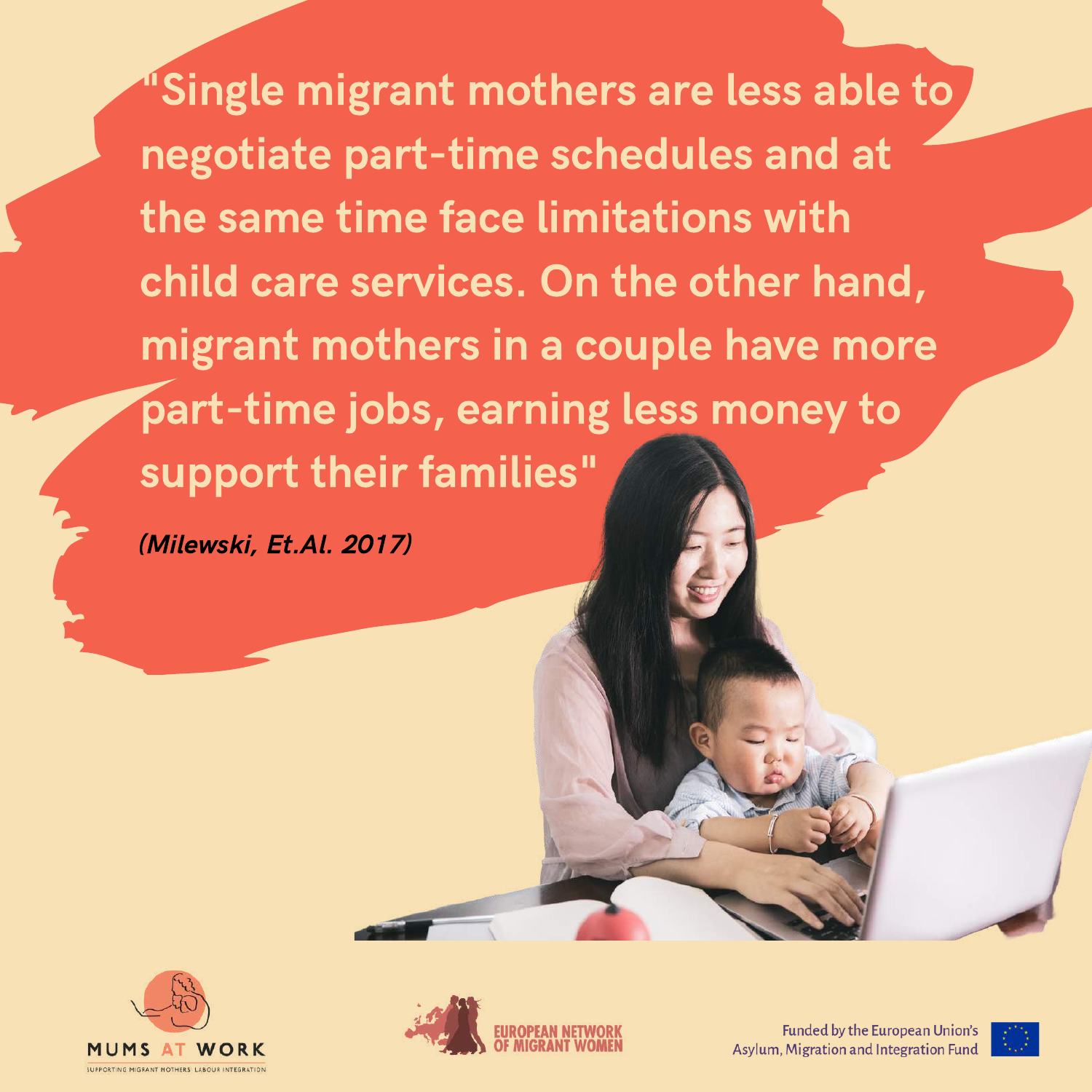"Mothers around the world face the same crucial pressure of providing financially for their families' well-being, while also needing to provide the nurturing and caregiving necessities of their household. It is fair to say that globally, mothers have responded to this

pressure by working even harder and for more hours, to the detriment of their own personal time. Yet they are still paid significantly less than their male counterparts or childless female cohorts."

(Make Mothers Matter, 2014)





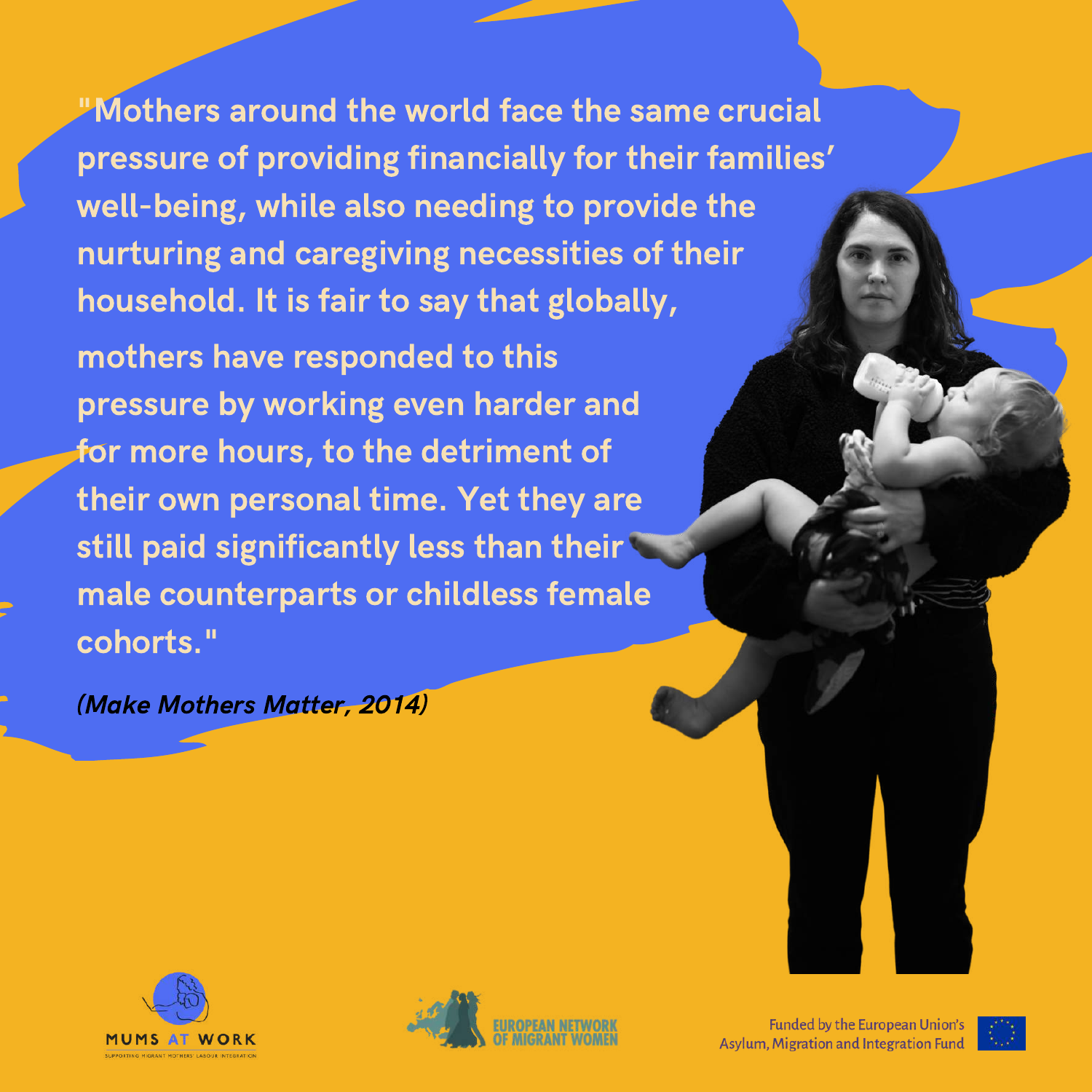"Transnational mothers subvert the traditional conceptions of motherhood (the dominant roles of nurturing and caring in maternal practices) by incorporating breadwinning into motherhood and highlighting their economic contribution to their children's well-being and future development".

(Peng and Wong, 2013)





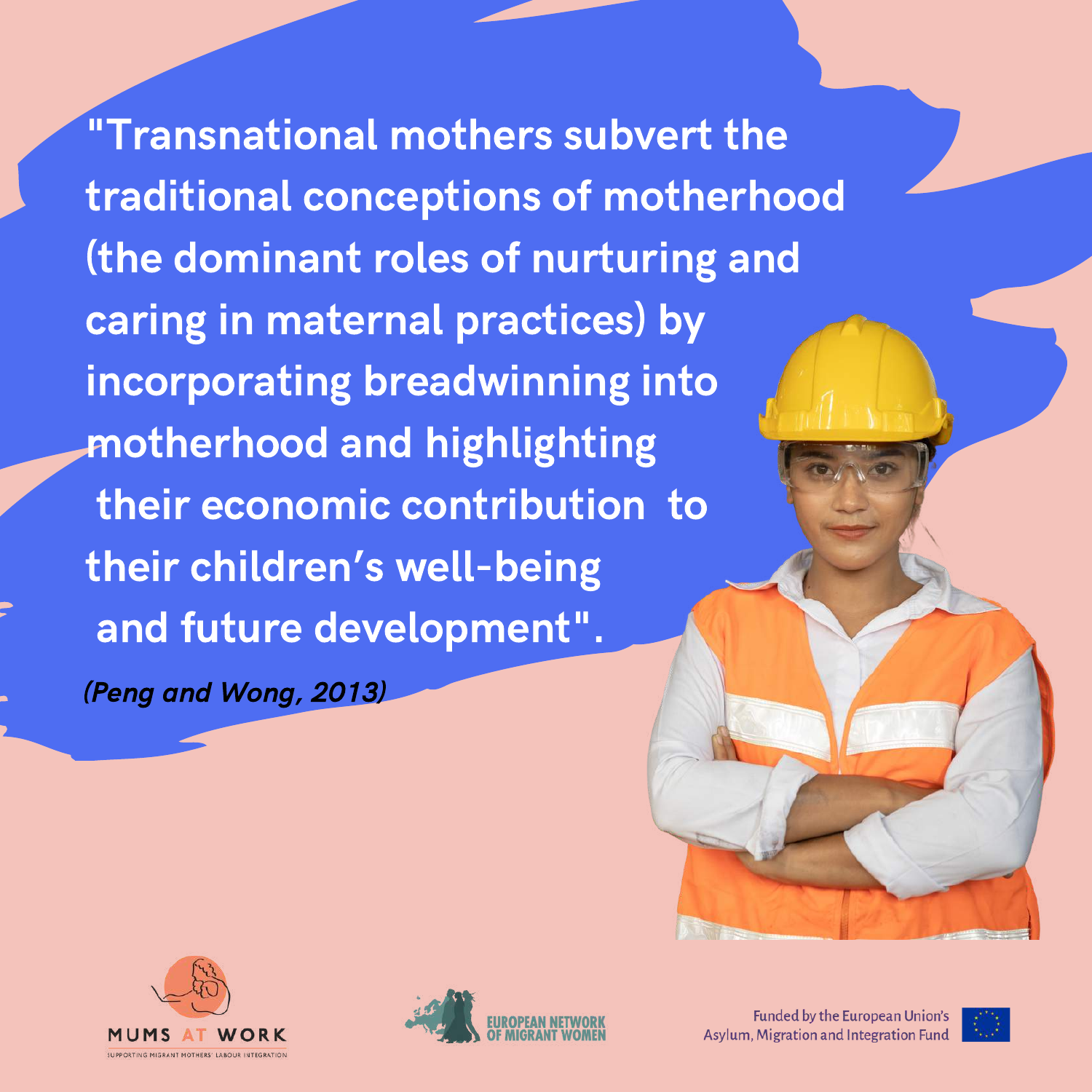"An additional analysis by sex reveals that three fifths (59.8 %) of all working- age women living in cities in the EU-27 who were non-EU citizens and who had completed a tertiary level of education were employed, while the share for the equivalent cohort of men was over three quarters (77.8 %)".

(Eurostat, 2020)





ROJECT IS FUNDED BY THE EUROPEAN UNION'. .<br>ILUM, MIGRATION AND INTEGRATION FUND (AMIR